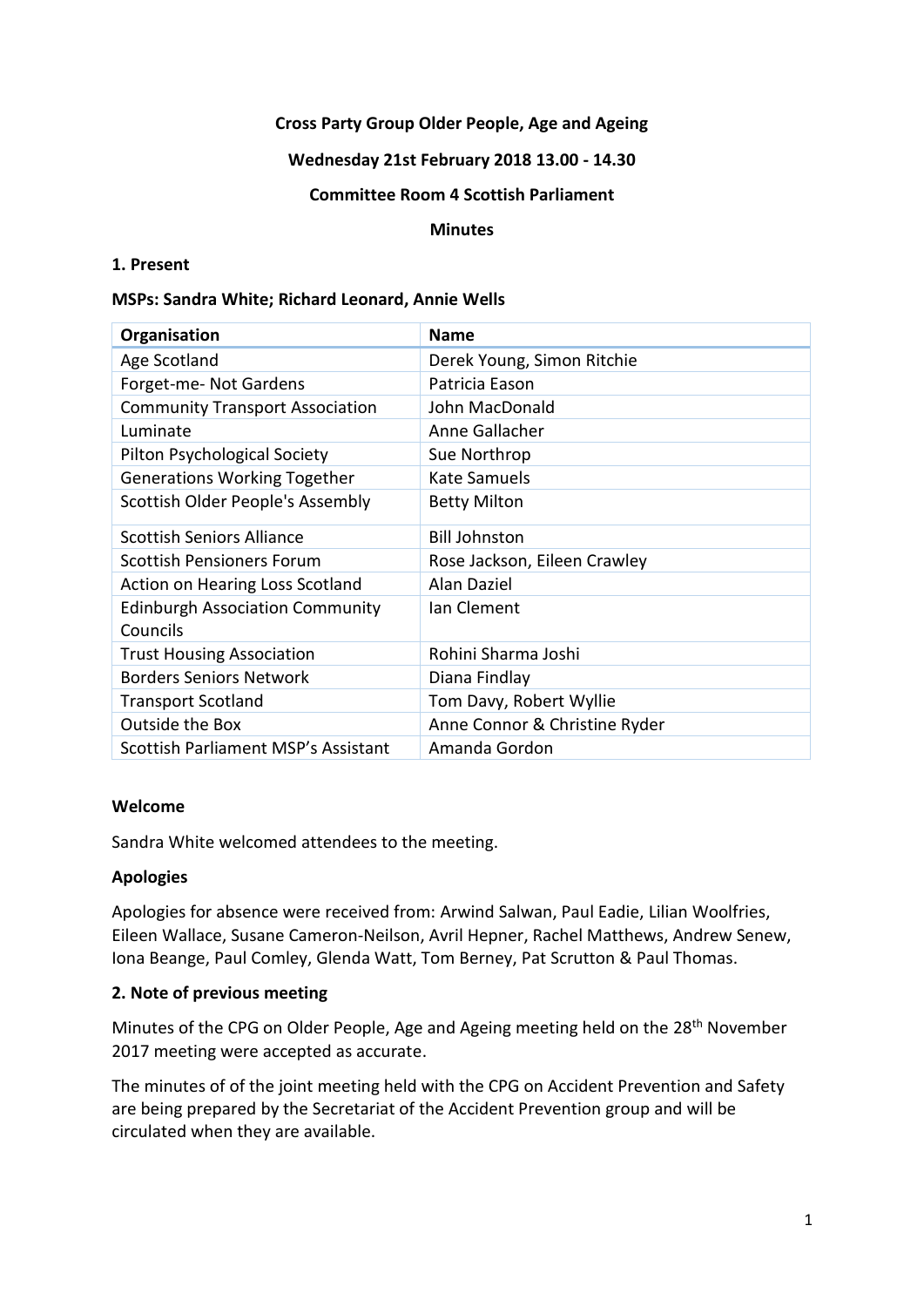# **3. Matters Arising**

**Amendment NC44 to the European Union (Withdrawal) Bill**, was asking for the UK Government to make arrangements for an independent evaluation of the impact of the Act and Brexit upon the health and social care sector across the 4 Nations. This was successful.

**Technology and the benefits system** was raised and an agreement between the Scottish Government and COSLA was released in a press release.

**Joint Meeting with Accident Prevention & Safety CPG** took place on 17<sup>th</sup> January. RoSPA (Royal Society for Prevention of Accidents) are making safety of older people one of the priorities for their work. There will be a series of events over the coming year. The first one will be on 23rd May.

### **4. Presentations**

The group heard short presentations from the invited guests, which were followed by a question and answer session.

### **John MacDonald, Director for Scotland, Community Transport Association**

In the UK the Community Transport Association has a membership of around 1700 voluntary organisations and around 170 are in Scotland. If transport is not commercial or run by a public body then it is community transport and tends to be provided by the voluntary sector, not for profit. Community transport services are usually run by a board of trustees, tend to only employ a couple of people and rely mostly on volunteers.

Lots of different services are offered all over the country with approximately 250 individual services, group transport, dial a ride and volunteers using their own cars to transport people.

For the most part the function of community transport is to allow people to access local services, NHS, health appointments, shops and days out. The key is that it is very local: they are not usually scheduled therefore are responding to the person. Community transport sits somewhere between a bus service and a taxi service: it doesn't have the immediacy of a taxi and it is not a regular bus service so you need to think a few days in advance.

The benefits to the people who use community transport is great; it is an opportunity to meet with other people and socialise on the journey, it tends to be the same driver so familiarity of the service, the vehicles are accessible and the volunteers are patient understanding that it can take a bit longer to get to, in and out of the vehicle and they also offer assistance to carry shopping etc. They can be like a mobile community centre!

### **Tom Davy, Head of Bus and Local Transport Policy, Transport Scotland**

Bus services are a regulated market for both commercial and private companies. Transport Scotland is currently looking at the Franchising Regulation and the existing statutory powers that we currently have to do this. A new draft Transport Strategy will be published later this year for consultation, the aim is by the summer, after which meetings and workshops will be organised throughout the year to give people an opportunity to feed into the consultation.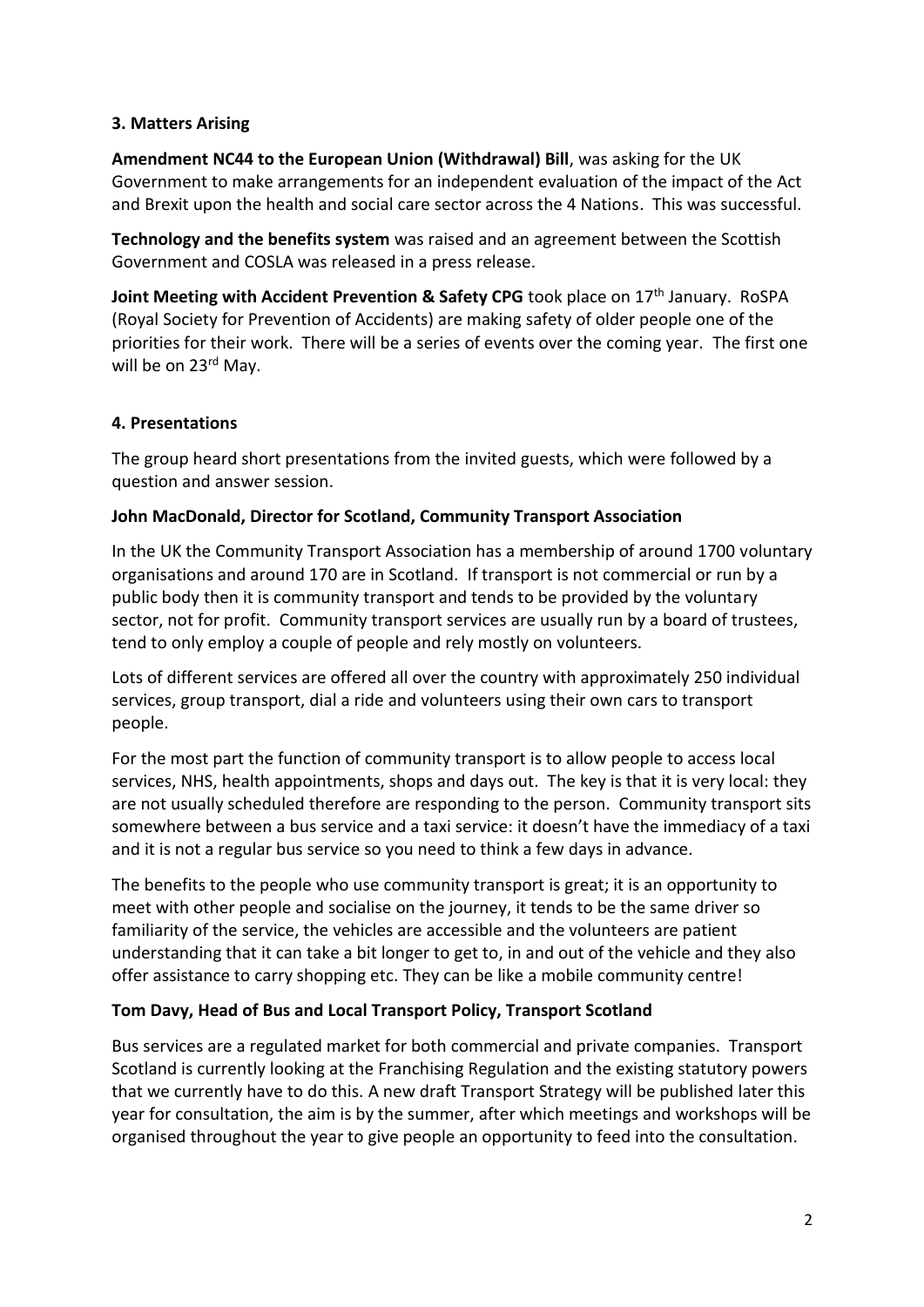Transport Scotland can provide funding examples are bus operations grants and new greener buses funding. Local Authorities can also subsidise bus services.

The use of buses has been declining since the 1960's for many reasons although the decline is not as steep at the moment.  $\frac{3}{4}$  of all bus journeys are concessionary travel. Bus companies are reimbursed around £190M per year for concessionary travel. Around 3000 responses were received for the latest consultation on concessionary travel.

Bus services work better when the bus company and the local authority are working well together.

# **Robert Wyllie Accessibility Policy Officer in the Transport Accessibility and Road Safety Office, Transport Scotland**

Robert's team is currently working on the Accessible Travel Action Plan. All the work they are doing to make change happen on the ground is done in co-production. They need to involve the travel companies as well as the people who use the services so everyone understands what is required on all sides as they have 45 actions to take forward from the framework.

Responsibilities include improving the network - ie more drop kerbs, tactile pavements and to optimise the blue badge process as currently it is not as good as it could be. The Minister has a clear commitment to improving the blue badge process so we are currently talking to all involved to see how we can make it better.

# **Discussion**

- The main areas of the discussion centred around the use of the Thistle Card and it's need for greater publicity.
- The concessionary travel consultation, low income especially women, the increased demand with bank closures and the lack of available bus services in rural areas to use the concessionary travel pass.
- There was also a discussion around how transport is not always as much of a priority when budgets are being stretched and how quite often transport links are an after thought when it comes to building hospitals etc especially if statutory services running in the area.
- There was also a discussion on how Community Transport should be included in the new transport strategy, the consultation on licences which may make it difficult for community transport providers to continue and volunteers car insurance if using it for voluntary purposes.
- Sandra White MSP reminded everyone that CPG members and others can raise amendments to Bills as they are going through Parliament, and said that she would raise the Thistle card with the Minister.

# **5. Topics for future meetings**

CPG members suggested several topics for meetings later this session or in the next Parliamentary session:

• Data Protection changes that come into force in May